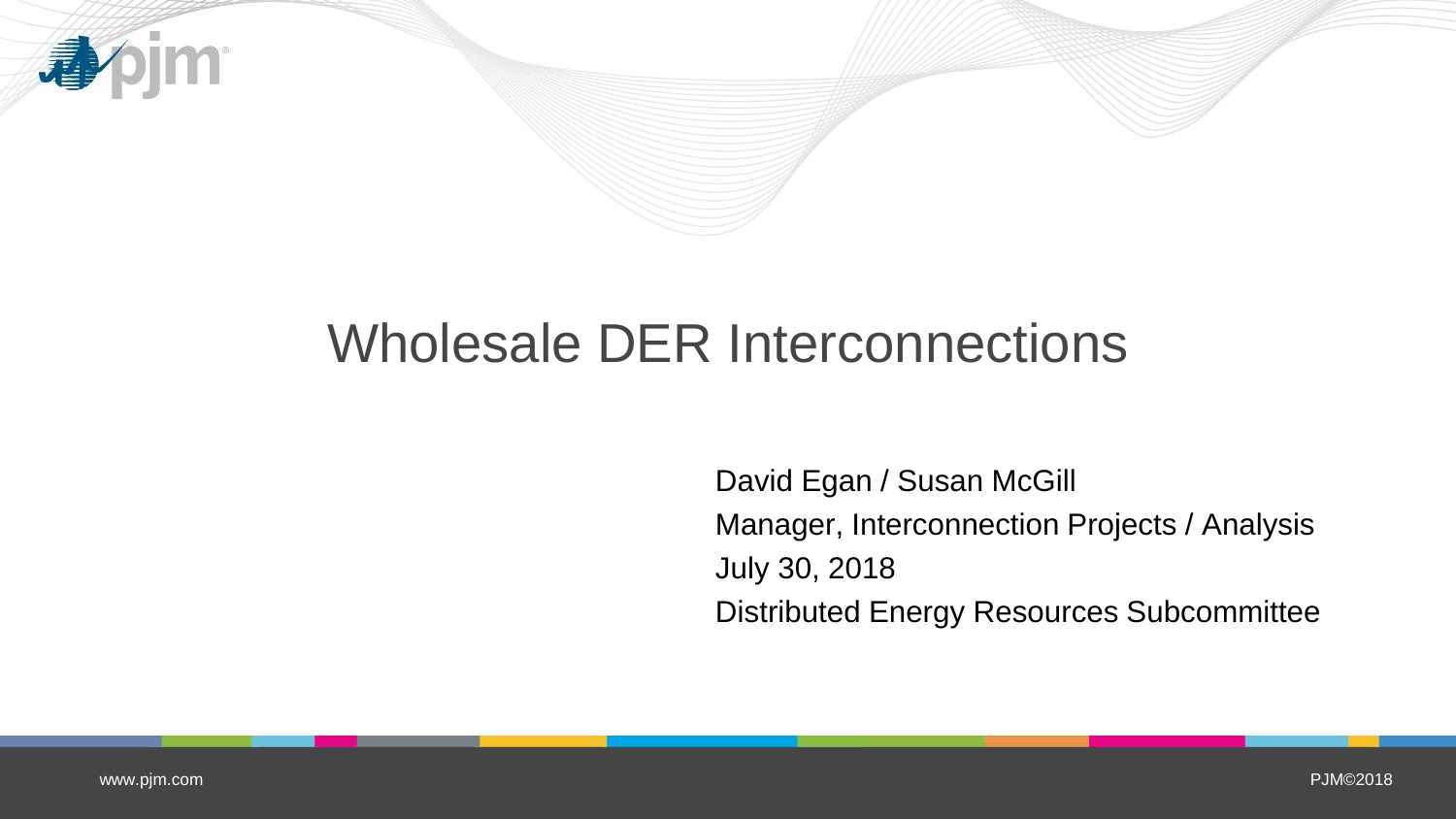

**Jurisdiction** Pre-Applications: Formal and Informal DER Capacity vs Transmission Interconnection Capacity Behind the Meter vs Non-Retail Behind the Meter vs Front of the Meter vs Net Energy Metering Which Interconnection Process? Valid Interconnection Requests Proposed Improvements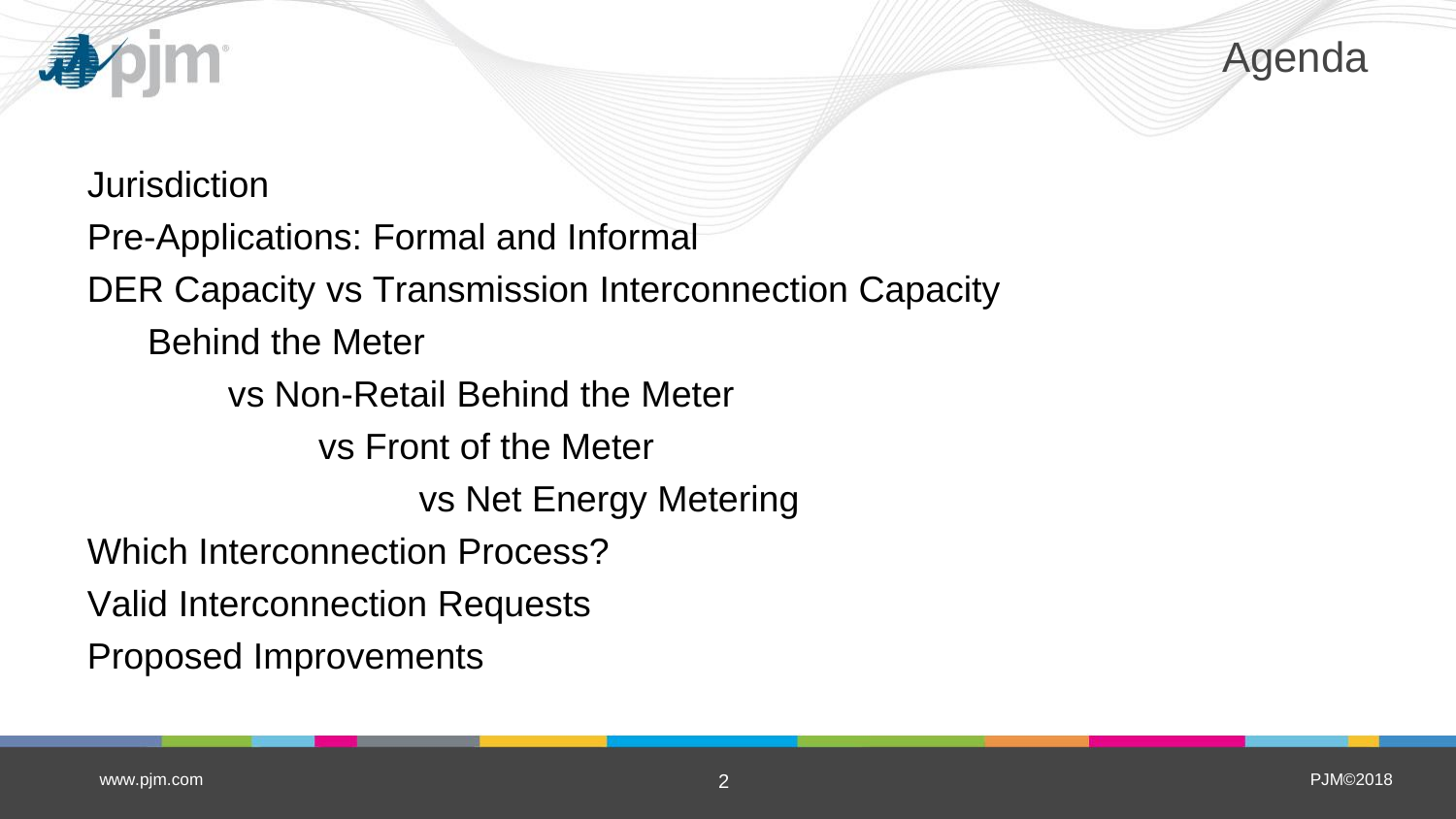

**Jurisdiction**

## **DER Wholesale Participation: Whose Process Controls Interconnection?**

 $\leftarrow$  ?  $\rightarrow$ 



Federal process governs:

- **Transmission**
- Distribution when
	- Prior wholesale sales
	- Qualifying Facility (QF)\* at time of submittal

\* For storage to be classified as QF, owner must certify that 75% of charge energy will come from a QF resource.



Local process governs:

- Net energy metering
- All other interconnections

[www.pjm.com](http://www.pjm.com/)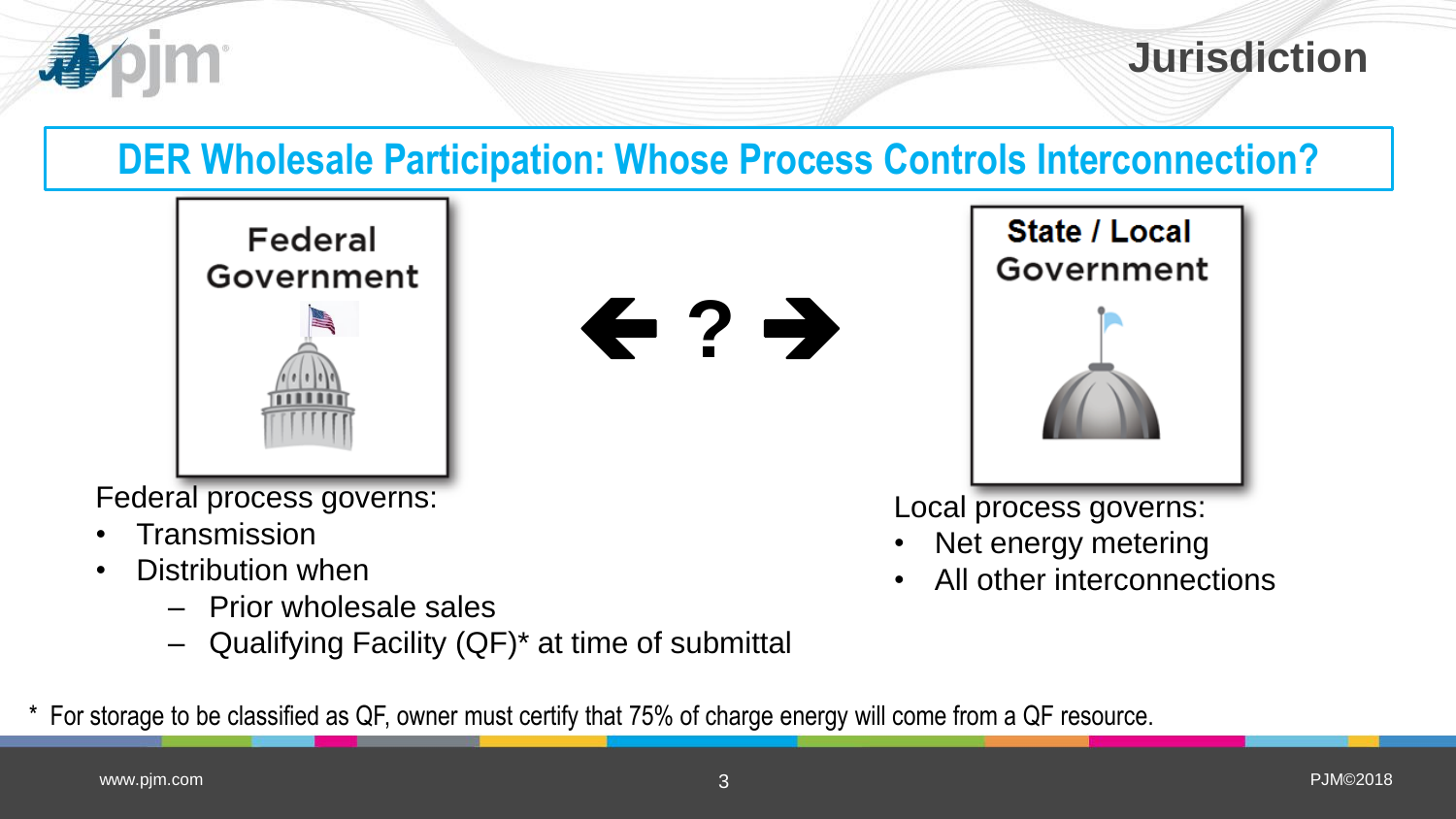

### **DER Wholesale Participation**

|                              |   | <b>FERC</b> jurisdictional distribution connections: |                      |
|------------------------------|---|------------------------------------------------------|----------------------|
|                              |   | Interconnection process                              |                      |
| <b>Federal</b><br>Government |   | <b>Rates</b>                                         | <b>State / Local</b> |
|                              | C | <b>Capability requirements</b>                       | Government           |
|                              |   | <b>Operations</b>                                    |                      |
|                              |   | Application of capability                            |                      |
|                              |   | <b>Price signals</b>                                 |                      |
|                              |   | Distribution system control                          |                      |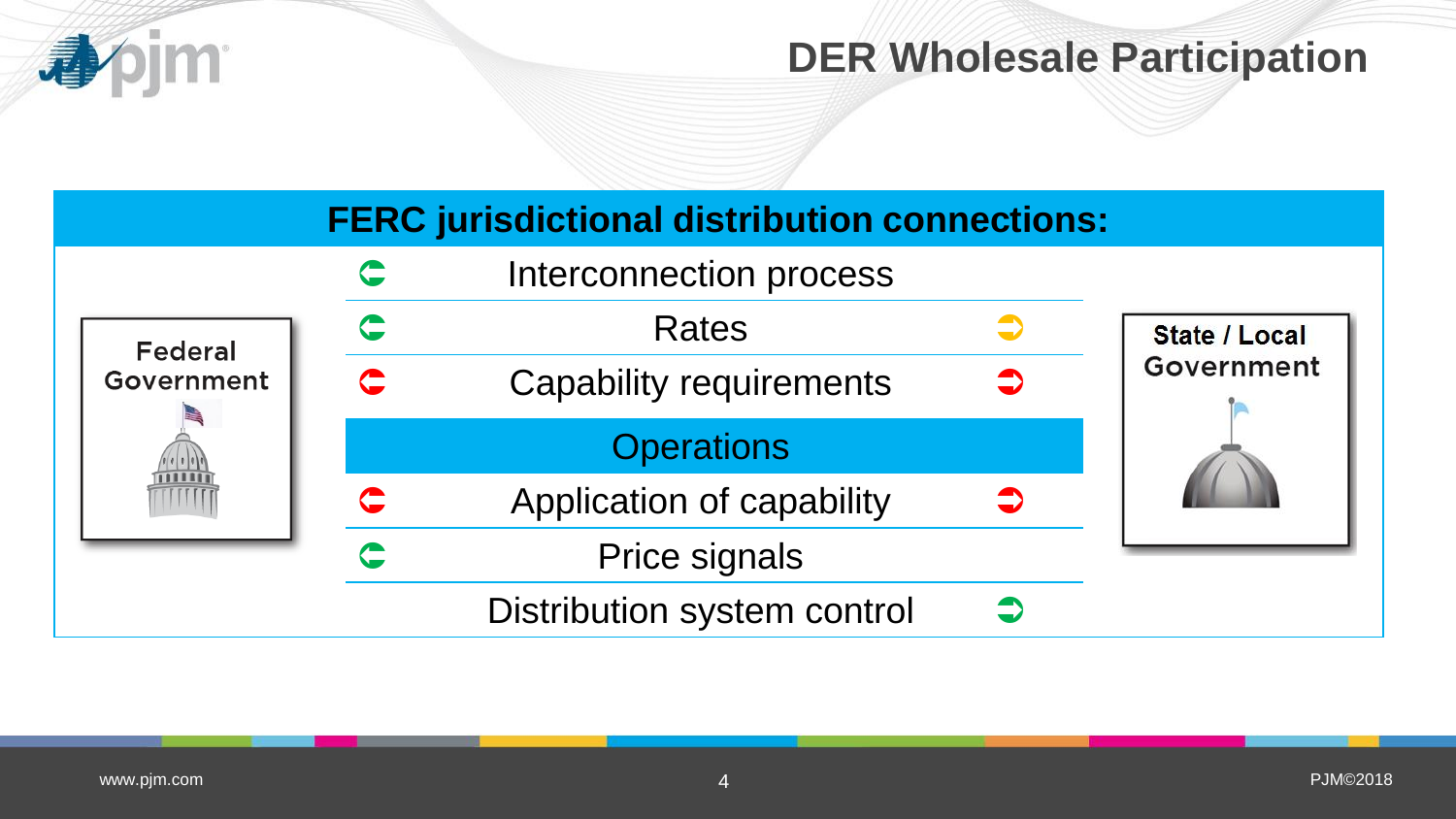

### **DER Wholesale Participation**

|                | <b>Local jurisdictional distribution connections:</b> |                      |
|----------------|-------------------------------------------------------|----------------------|
|                | Interconnection process                               |                      |
| <b>Federal</b> | <b>Rates</b>                                          | <b>State / Local</b> |
| Government     | <b>Capability requirements</b>                        | Government           |
|                | <b>Operations</b>                                     |                      |
|                | Application of capability                             |                      |
|                | <b>Price signals</b>                                  |                      |
|                | <b>Distribution system control</b>                    |                      |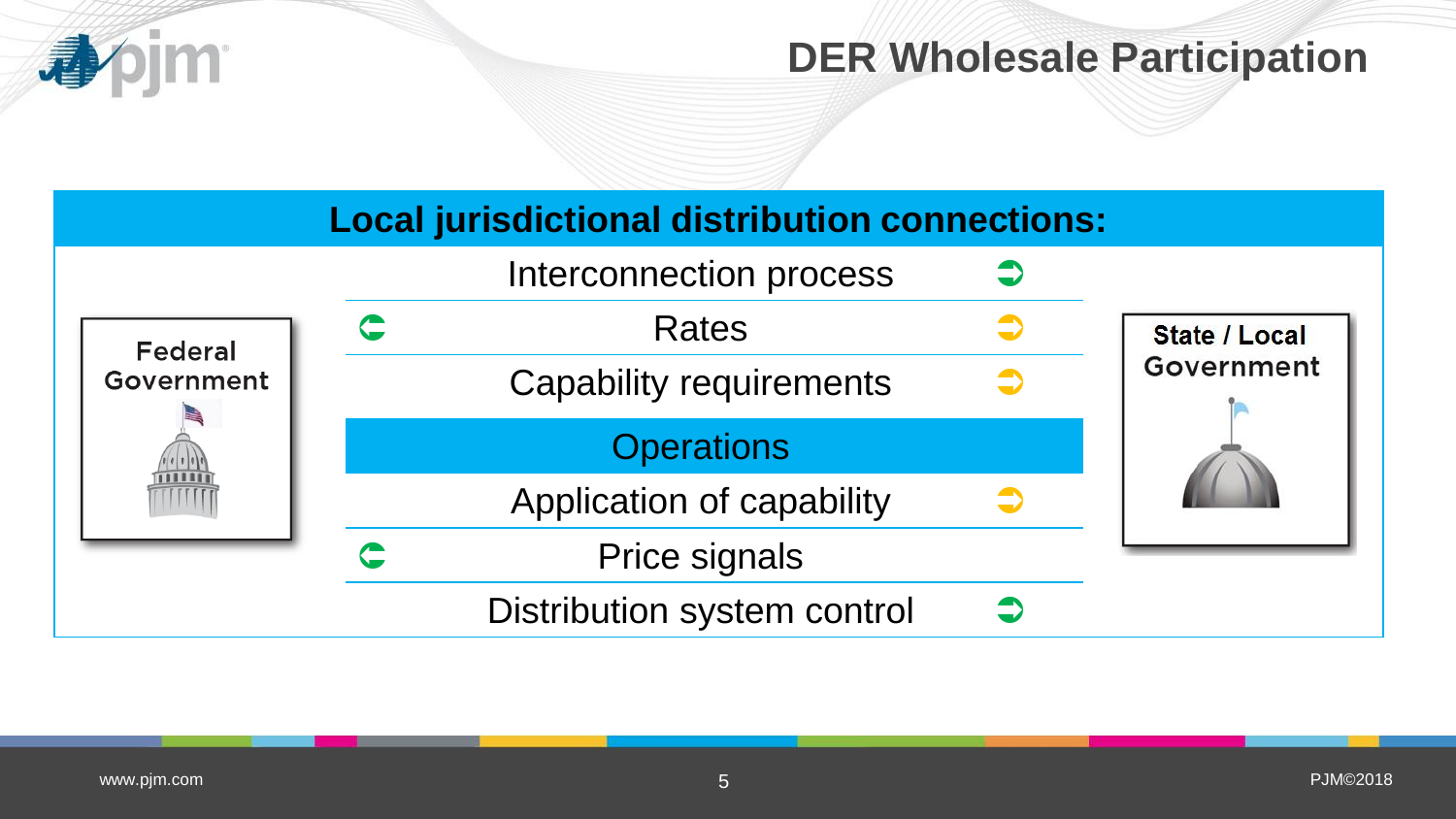Pre-Application

Provide prospective distribution customers access to interconnection circuit information on FERC-jurisdictional distribution circuits.

| <b>Informal</b>                                                      | <b>Formal</b>                                                  |
|----------------------------------------------------------------------|----------------------------------------------------------------|
| No determination of jurisdiction<br>$\bullet$ .<br>made              | • Only applicable on FERC-<br>jurisdictional facilities        |
| • PJM existing interconnection<br>information near proposed location | \$300 fee: Refunded when non-<br>jurisdictional                |
|                                                                      | Local facility owner provides readily<br>available information |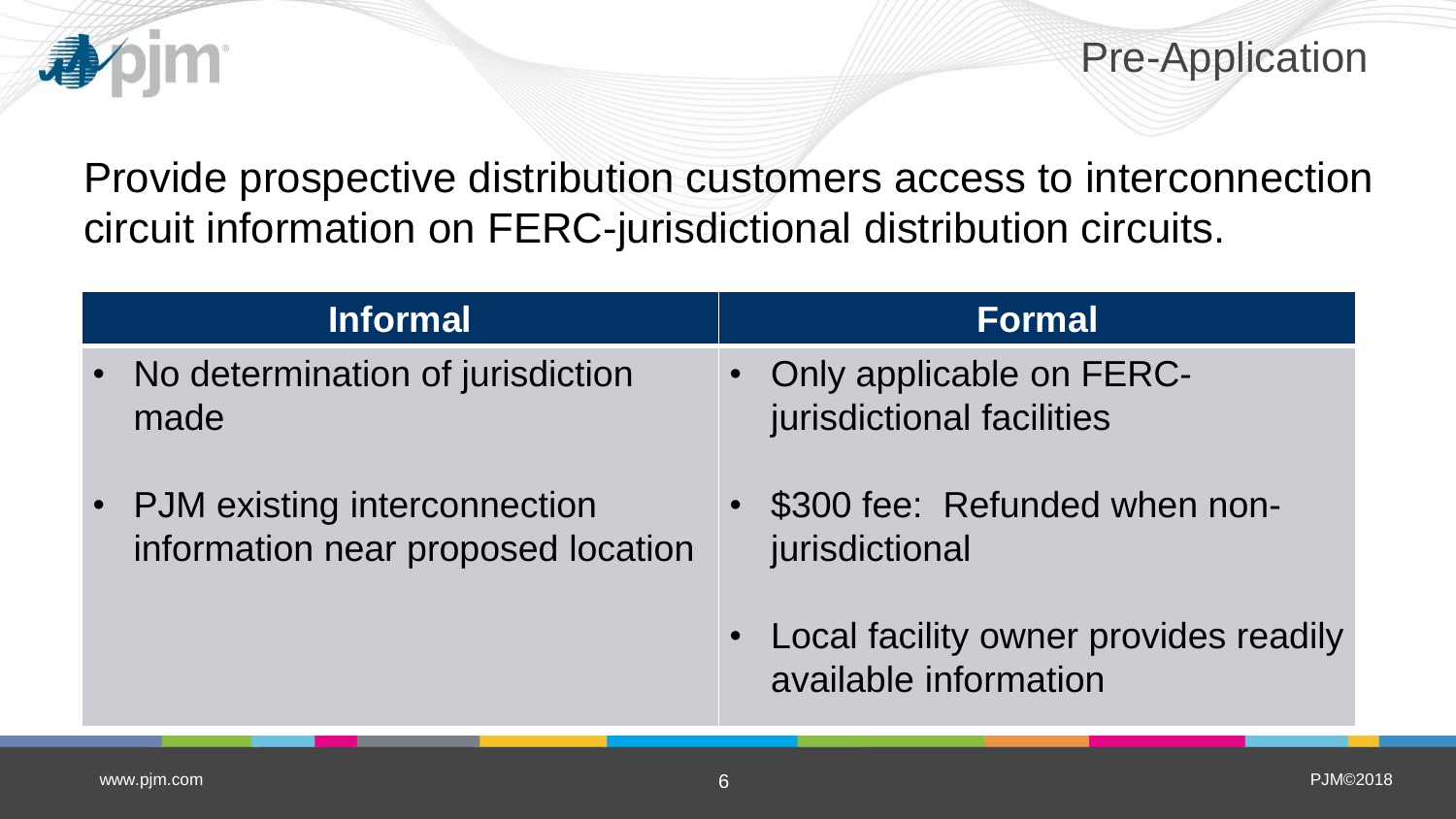

### Formal Pre-Application



- Unlike an interconnection request, QF status is irrelevant for pre-application jurisdiction
- Customer provides Tariff §109.3 information
- Per Tariff §109.4, PJM returns \$300 check when non-jurisdictional (**but this is useful information!**)
- Jurisdiction may change
- PJM relies solely on local facility owner to answer Tariff §109.6 questions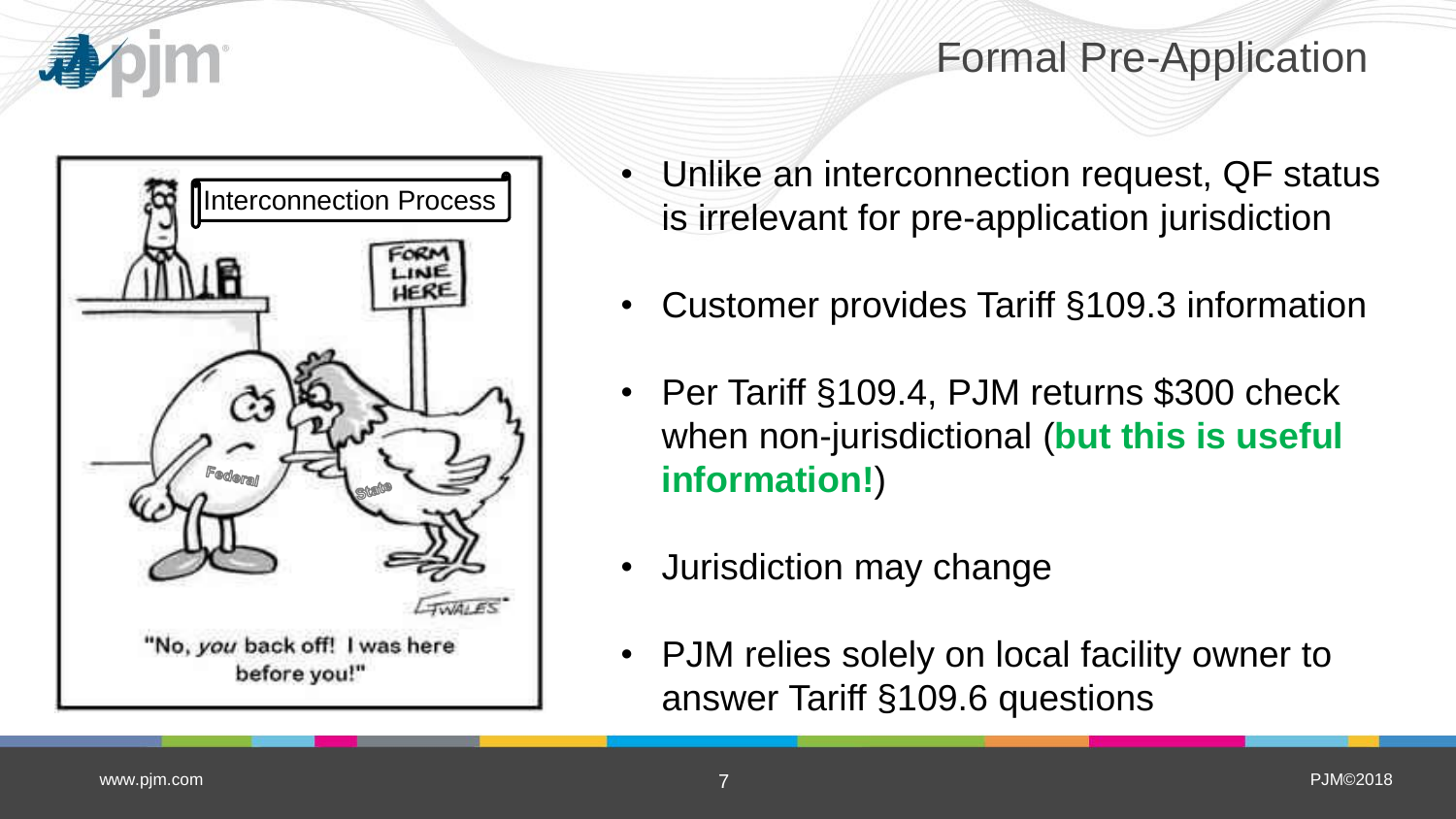

#### Informal Pre-Application



#### Note:

This data represents information current at the time of the posting and corresponds to the system configuration represented in the most recent model update.

PJM reserves the right to modify the data, as required, to ensure system reliability and/or commercial integrity.

Posted at 07-15-2018 13:00:35

------------- Company: AE -------------------

|                 |      |                                |     |                |    | Substn: ABSECON kV: 69 KV Dev: SERIES1 End: END B |     |     |  |
|-----------------|------|--------------------------------|-----|----------------|----|---------------------------------------------------|-----|-----|--|
|                 |      | Descr: ABSECON SERIES1 SER DEV |     |                |    |                                                   |     |     |  |
|                 |      |                                |     |                |    | -------- Day --------- -------- Night -------     |     |     |  |
|                 |      |                                |     |                |    | Degf Norm Long Shrt Dump Norm Long Shrt Dump      |     |     |  |
| 95 <sub>1</sub> | 77   | 94 94 108 77                   |     |                |    | 94                                                | 94  | 108 |  |
| 86              | 77   | - 98                           |     |                |    | 98 113 77 98 98                                   |     | 113 |  |
| 77              | - 77 |                                |     | 101 101 116 77 |    | 101                                               | 101 | 116 |  |
| 68              | 77   | 105                            | 105 | 121            | 77 | 105                                               | 105 | 121 |  |
| 59              | 99   | 108                            | 108 | 124            | 99 | 108                                               | 108 | 124 |  |
| 50              | 99   | 111                            | 111 | 128            | 99 | 111                                               | 111 | 128 |  |
| 41              | 99   | 114                            | 114 | 131            | 99 | 114                                               | 114 | 131 |  |
| 32              | 99   | 117                            | 117 | 135            | 99 | 117                                               | 117 | 135 |  |
|                 |      |                                |     |                |    |                                                   |     |     |  |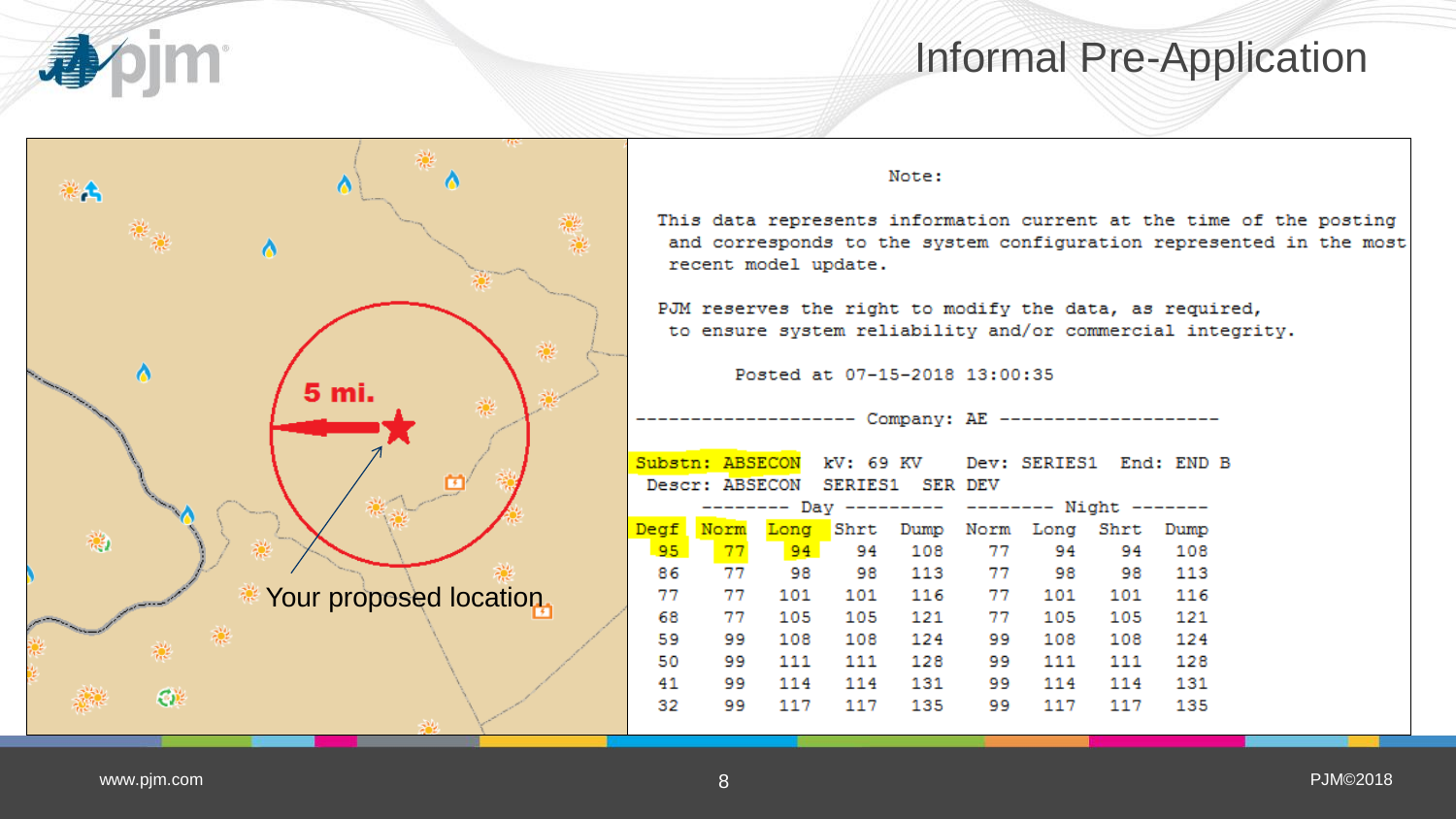



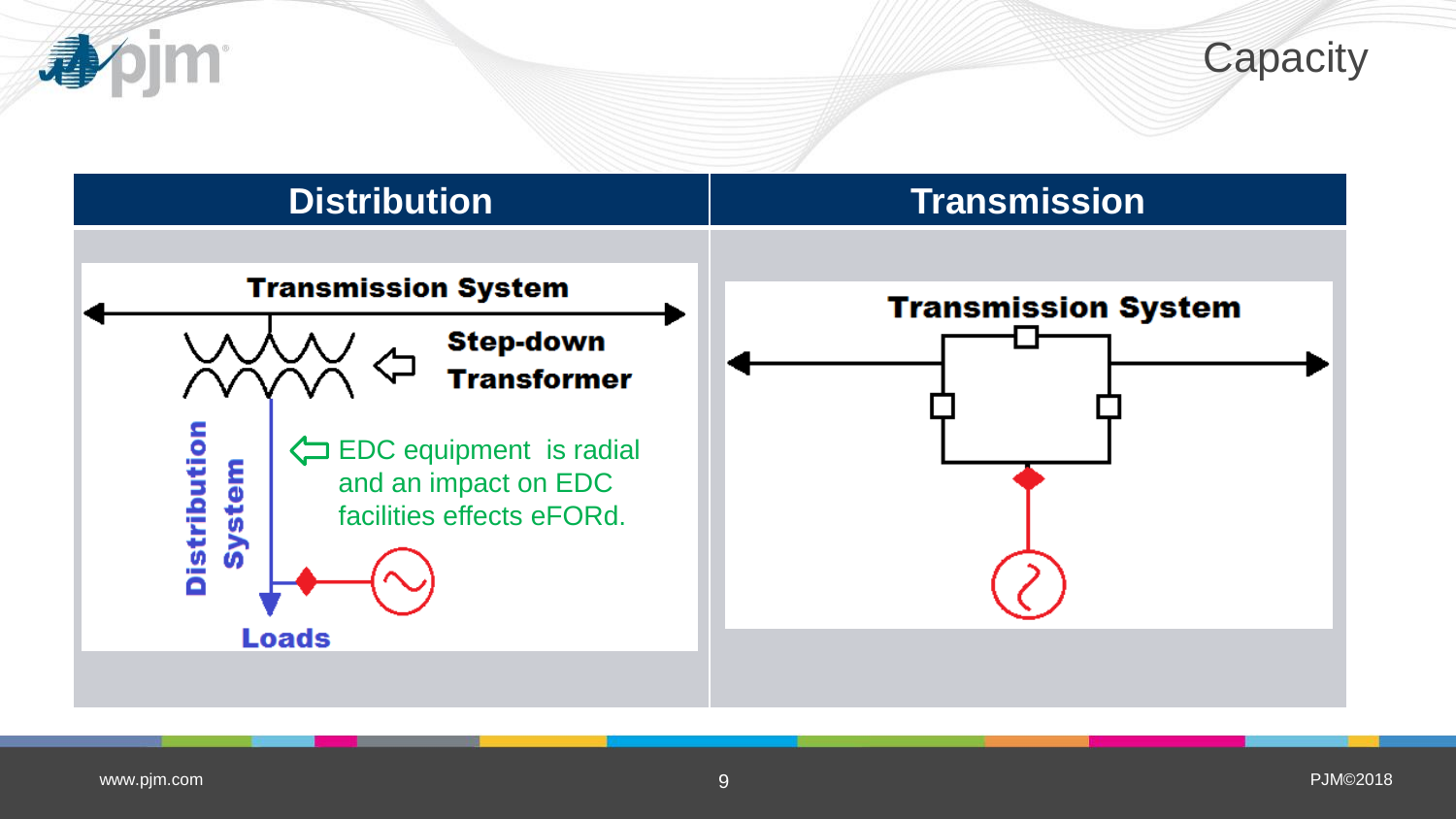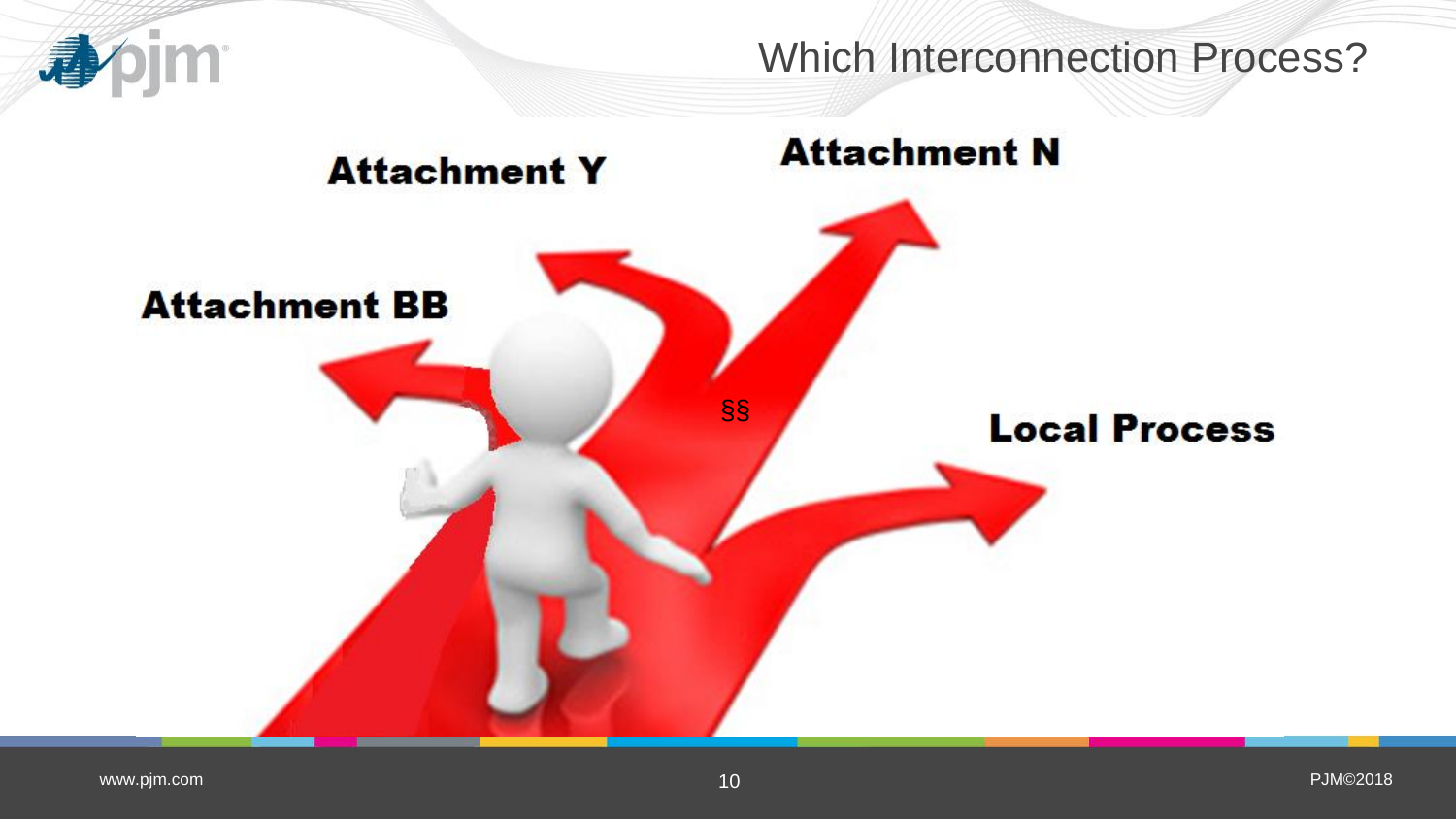

#### Valid Interconnection Requests

- Request is not deficiency reviewable by PJM until submittal is valid
- Screens processes: Attachment Y (§112A) and Attachment BB (§112B)
	- New facilities, energy-only (no Capacity)
	- Attachment Y acceptable inverter MW limit: system voltage and mainline proximity
	- Site control
	- **Energy only**
	- Data
	- Deposits for Y: \$2k/\$3k/\$5k (10% non-refundable)
	- Deposits for BB: \$500 (non-refundable)
	- Equipment must be **CERTIFIED** per Tariff Attachments Z and AA
		- Otherwise must come in with Attachment N
		- Still may qualify for expedited treatment under §111
		- Deposit: \$10k/\$12k/\$15k (10% non-refundable)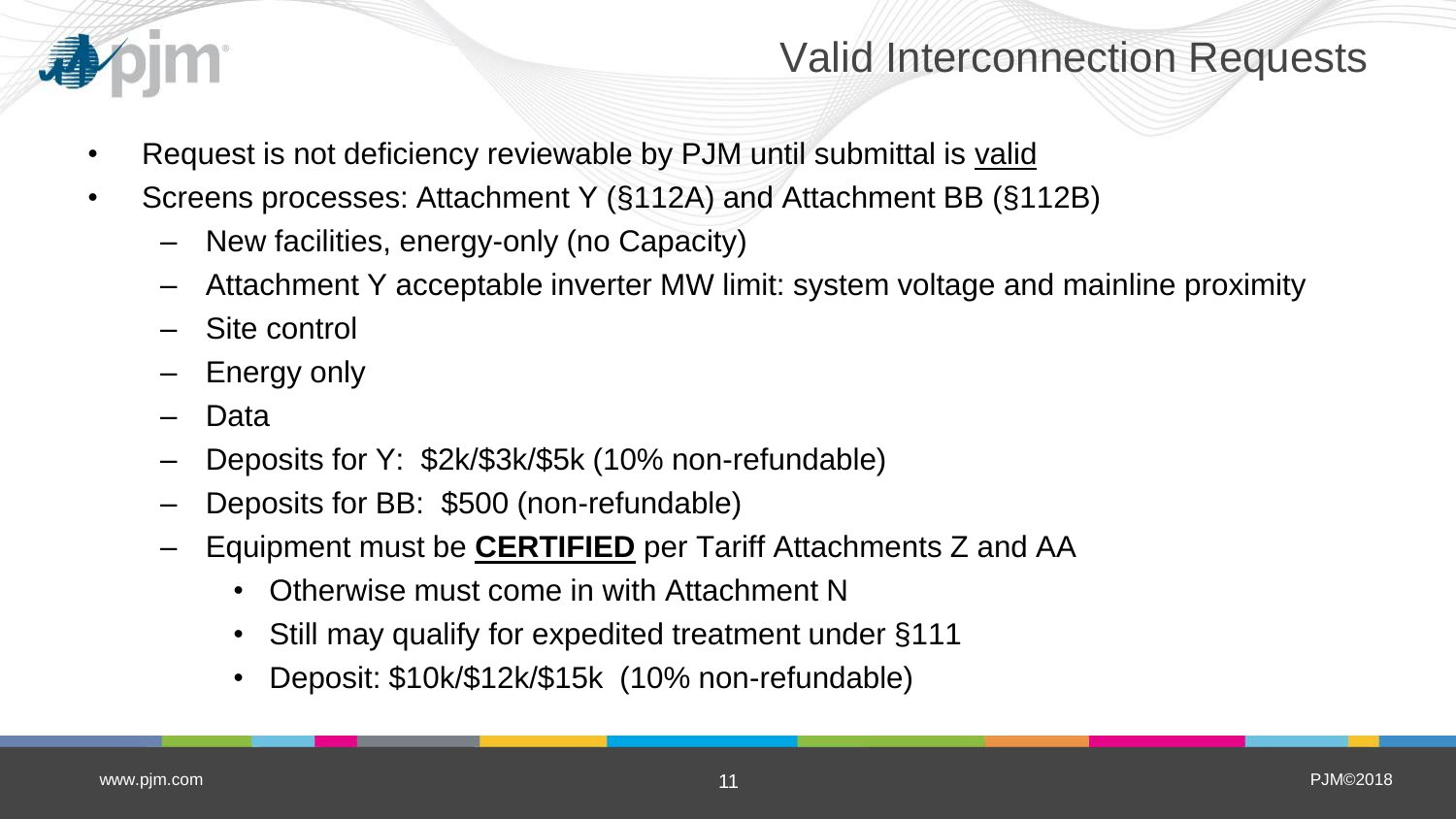

# Existing PJM Tariff DER Interconnection Options (this slide presented at special MIC DER 4/2016)

- To participate in front of the meter in the wholesale market, a PJM Interconnection Request is required.
- For PJM Tariff interconnection procedures to apply, request must be on FERC jurisdictional facilities or be made by a FERC Qualifying Facility (QF).
	- state jurisdictional process ends with Wholesale Market Participation Agreement
	- FERC jurisdictional process ends with Interconnection Service Agreement
- Forms of Interconnection Requests for inverter-based DER generation:

| <b>PJM Tariff</b><br><b>Attachment</b> | <b>Applicable PJM</b><br><b>Tariff Section</b> | <b>Applicable to</b>                                                       | <b>Deposit</b><br><b>Costs</b> | <b>Tariff Duration from queue</b><br>window close to ISA<br><b>Assumes Qualifications Met</b> |
|----------------------------------------|------------------------------------------------|----------------------------------------------------------------------------|--------------------------------|-----------------------------------------------------------------------------------------------|
| <b>BB</b>                              | 112B                                           | $\leq$ 10 kW inverter-based                                                | \$500                          | 23 days                                                                                       |
| $\checkmark$                           | 112A                                           | $>10$ kW & $\leq$ 5 MW<br>inverter-based                                   | \$2k/3k/5k                     | 1-3 months                                                                                    |
| N                                      | 110 (Capacity) or 111<br>(energy)              | $> 5$ MW & $\leq 20$ MW<br>inverter-based – any<br><b>Capacity Request</b> | \$10k/12k/15k                  | $4-12$ months <sup>*</sup><br>* PJM will seek to expedite study process                       |